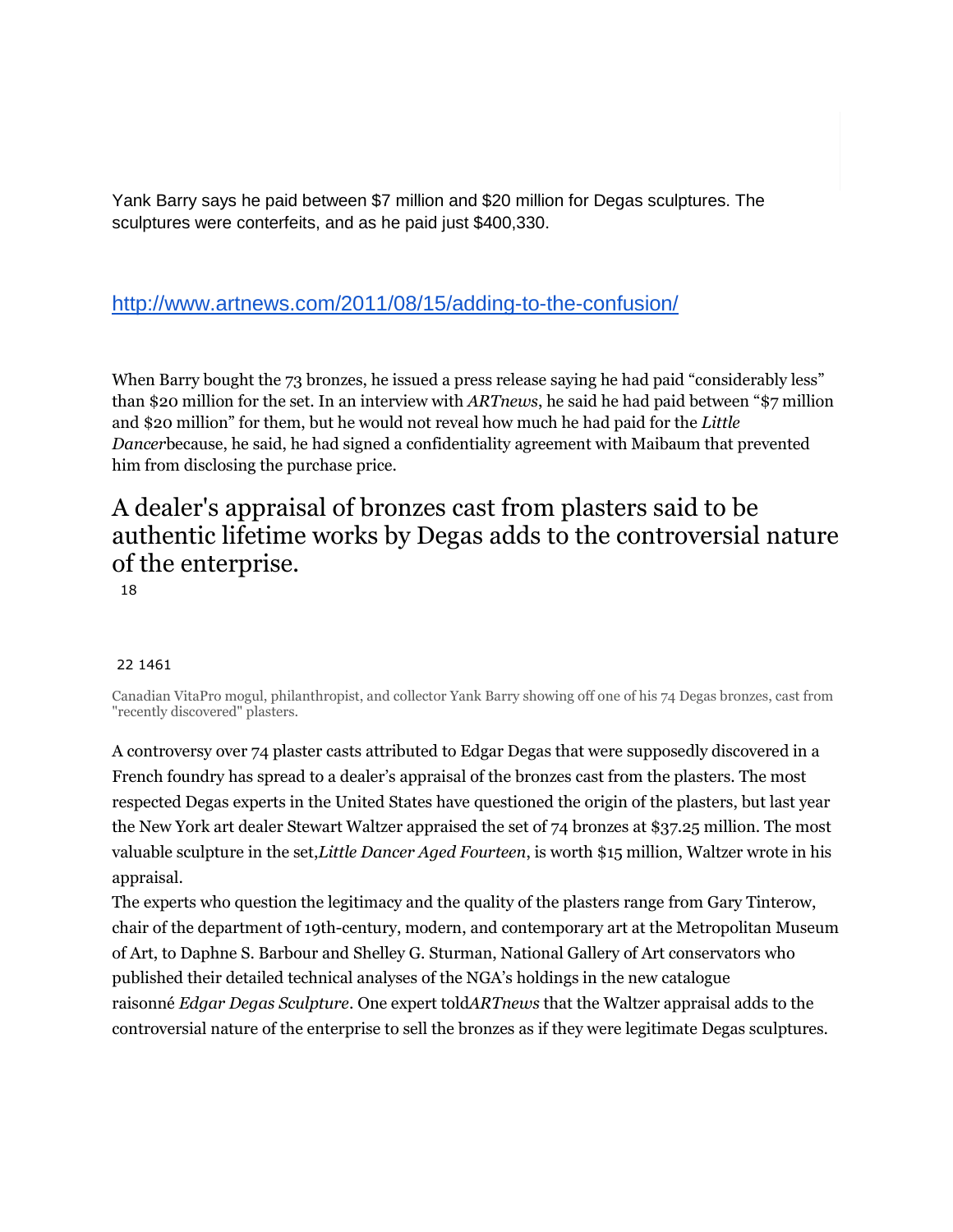[http://www.afanews.com/home/item/2275-degas-bronzes-at-the-center-of-legal](http://www.afanews.com/home/item/2275-degas-bronzes-at-the-center-of-legal-battle#.U6hjFe_n9G8)[battle#.U6hjFe\\_n9G8](http://www.afanews.com/home/item/2275-degas-bronzes-at-the-center-of-legal-battle#.U6hjFe_n9G8)

[http://www.theartnewspaper.com/articles/Degas-bronzes-battle-leads-to-rumble-in-the-legal](http://www.theartnewspaper.com/articles/Degas-bronzes-battle-leads-to-rumble-in-the-legal-jungle/31152)[jungle/31152](http://www.theartnewspaper.com/articles/Degas-bronzes-battle-leads-to-rumble-in-the-legal-jungle/31152)

In early 2010, Barry proposed that his charity, Global Village Champions Foundation (GVCF), buy a set of 74 bronzes (the edition of 73 plus a bronze sculpture of The Little Dancer, also cast by the Valsuani foundry), with a view to raffling them to raise money for the victims of the Haiti earthquake. According to Maibaum's complaint, an edition of 74 bronzes is worth over \$30m. After initially refusing, Maibaum then agreed and in June 2010 another contract was drawn up between the dealer and GVCF. After receiving \$400,000 in October 2010, Maibaum shipped the 74 sculptures to Barry and GVCF, according to the court papers. Maibaum says he never received any other payments. The raffle was abandoned, with no money going to Haiti.

Jljlklk;;l Llaalka;la